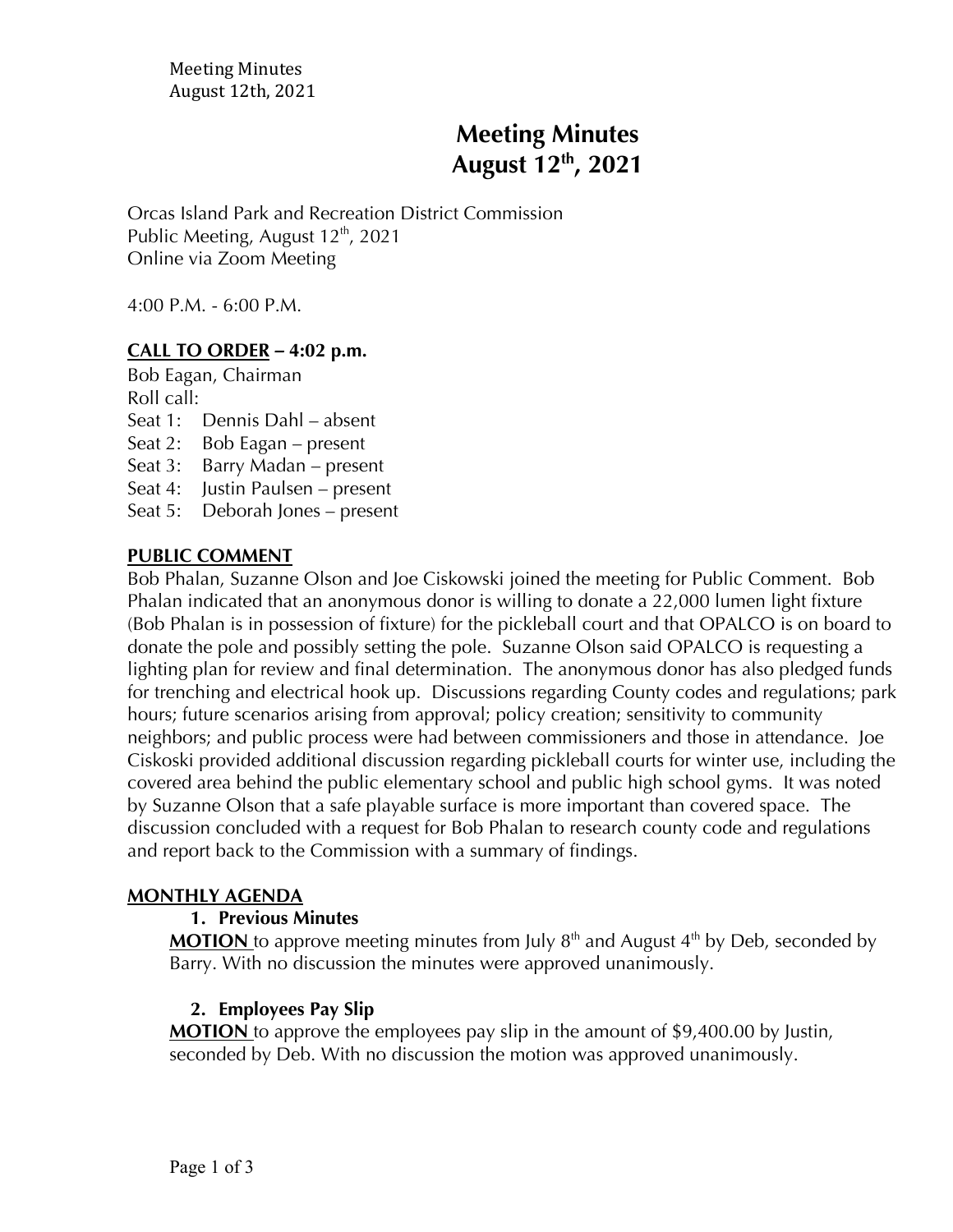Meeting Minutes August 12th, 2021

#### **3. Payment of Claims**

*<see attached Claims>*

MOTION to approve the payment of auditors claims as presented dated July 14<sup>th</sup>, 2021, in the amount of \$389.45, and August  $12<sup>th</sup>$  in the amount of \$11,560.15, and August  $12<sup>th</sup>$  in the amount of \$4,739.48, and August  $12<sup>th</sup>$  in the amount of \$429.00 by Justin, seconded by Deb. With no further discussion, the motion passed unanimously.

# **MONTHLY BUSINESS**

## **1. Financials**

Financials were distributed to Commissioners and reviewed. The current positive budget variance is \$133,235.

# **2. Director's Report**

- The Orcas Dance Collective will be operating under the umbrella of OIPRD beginning this fall, creating a more robust dance program for Orcas Island adults and youth.
- A full Fall Schedule is planned with the schedule out to the community by the end of the month.
- Kimberly Kimple has been hired full time as Assistant Director, taking on additional responsibilities for programming and administration.

## **UNFINISHED BUSINESS**

- **1. COVID-19 Business Operations, Programs and Staffing** 
	- See Director's Report.

## **2. Continue Levy Timeline/Ballot/Budget Discussion** –

• Pro and Con statements are being developed for the Levy as required by San Juan County.

## **NEW BUSINESS**

No new business was discussed.

## **ADJOURNMENT**

**MOTION** to adjourn by Justin, seconded by Deb, with no further discussion the meeting adjourned at 5:09 p.m.